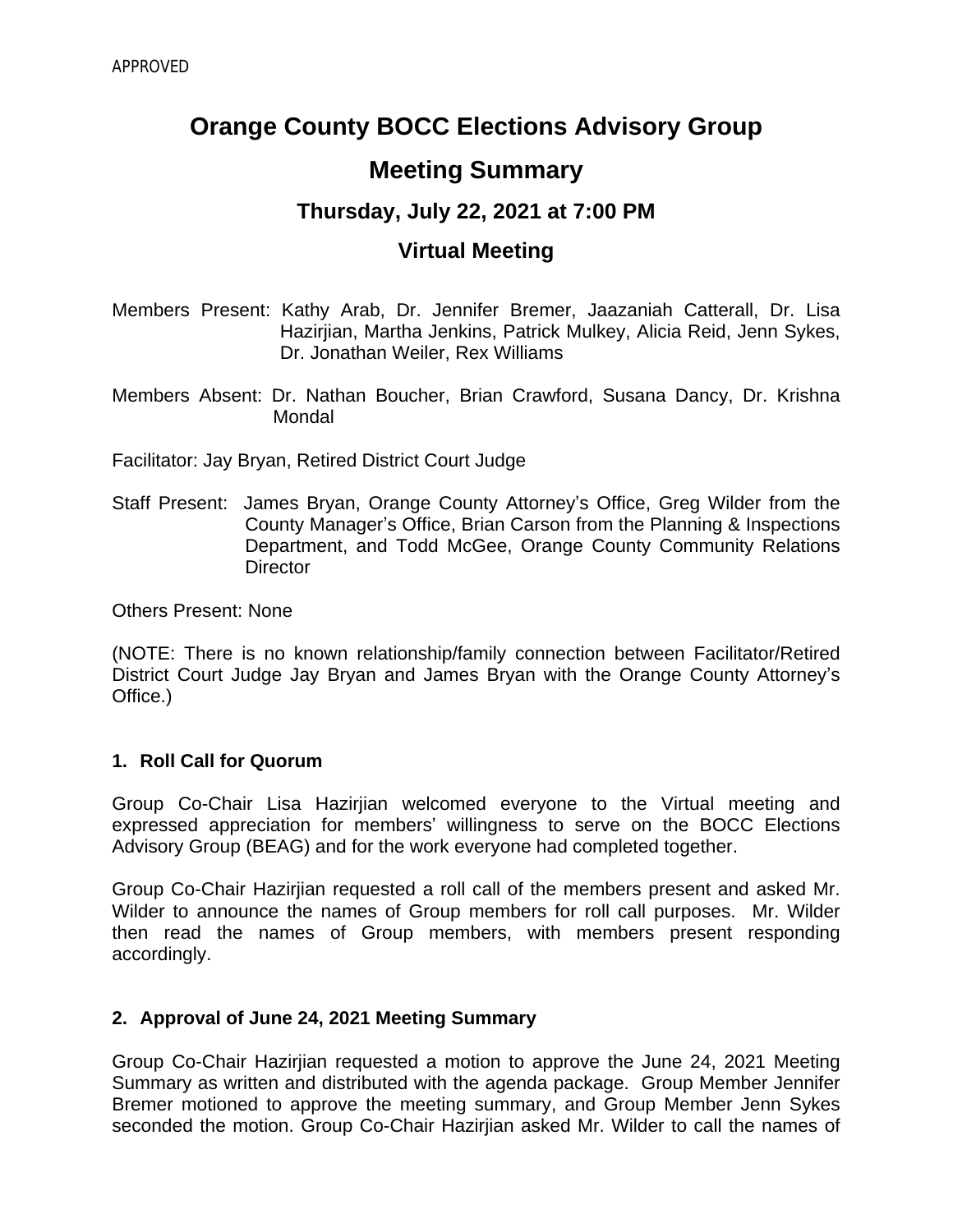Group members for voting purposes. Group members voted by roll call on the motion, and the meeting summary was approved unanimously.

#### **3. Review of Any Written Comments Received**

It was noted that County staff had received one email requesting a copy of the draft report. Mr. Wilder shared that he subsequently provided the full agenda package to that individual which included the draft report as well as the alternate report document. There was no additional discussion.

#### **4. Discussion on Draft Report**

Judge Jay Bryan opened discussion on the updated draft Report document that had been included in the agenda package. Group Member Martha Jenkins shared that she was open to either Report document and that she was glad to follow the will of the Group. Group Member Kathy Arab commented that she had reviewed and provided some suggestions to the document provided by Group Member Jenkins.

It was noted that approximately five Group members had previously provided individual suggested revisions on the original first draft, and those comments were reflected in the "mark-up" version in the agenda package. A "clean" version of the Report reflecting those updates was also included. Approximately three members had previously responded that the original draft Report read well and addressed all the necessary items. And, as referenced earlier, Group Member Jenkins had provided an alternate Report document that was included in the agenda package and could also be discussed and considered.

Group Member Bremer commented that both documents were good and asked if there was a specific format for reports submitted to the Board of Commissioners. Mr. Wilder responded that there was not a specific format, and that the format for this report is up to the Group.

Group Co-Chair Patrick Mulkey noted that he appreciated the benefits of both report documents, adding that the Bryan document read like a legal document, which appropriately followed Judge Bryan's background, and the Jenkins document read more simplistically and for laypeople. He also noted that he appreciated the unique opportunity for Group members to be involved in the review and finalization of the Report document, since that was not provided years ago during his past effort on this same topic. He indicated he was good with either document.

Group Member Sykes commented that she appreciated Group Member Mulkey's comments relative to the report and it being simple to read for all the future readers. Shorter may also be better for presentation to the Board of Commissioners.

Group Member Jaaz Catterall shared that he appreciated having both documents, and that he hoped that the final document would include the language in the Bryan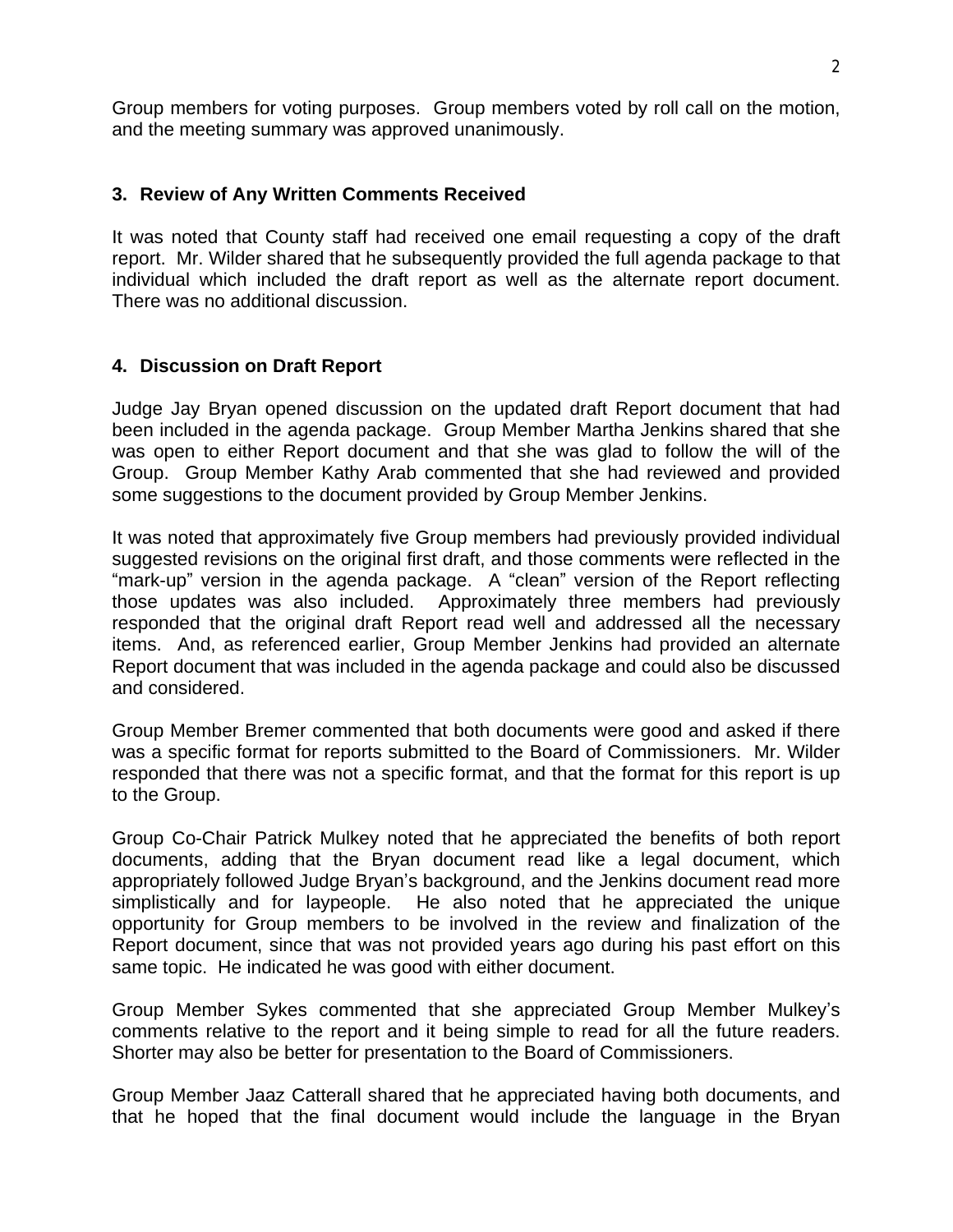document regarding the Group's discussion and conclusions on election methods not being pursued and the at-large election method. Group Member Jonathan Weiler voiced his agreement with Group Member Catterall's comments.

Group Co-Chair Hazirjian shared that she had been reviewing both Report documents and that potentially the Group consider using the Jenkins document as the principal document and incorporate the substance of Recommendations/Suggestions section from the Bryan document into the Jenkins document under the first bullet point.

## **5. Approval of Specific Revisions to the Draft Report**

Group Member Arab suggested that the Group consider, as detailed by Group Co-Chair Hazirjian, incorporating the language from the Bryan document ("Response" section on page 8) into the Jenkins document (on page 6 under the first bullet point). Group Member Arab further commented, as Group Member Catterall had suggested, that the Group consider incorporating the at-large, last two paragraphs language from page 10 of the Bryan document into page 6 of the Jenkins document under the second bullet point. Group Member Arab followed up and suggested that the Group consider incorporating the one paragraph single member district language from page 9 of the Bryan document into the Jenkins document on page 6 under the third bullet point.

Group Co-Chair Hazirjian asked if any Group members would like to make a motion based on the suggestions. Group Member Sykes motioned for the Group to proceed with the Jenkins document and incorporate the "Response" language, the at-large language, and the single member language from the Bryan document into the Jenkins document as discussed. Group Member Bremer seconded the motion. Group Co-Chair Hazirjian asked Mr. Wilder to call the names of Group members for voting purposes. Group members voted by roll call on the motion, and the motion was approved unanimously.

Group Co-Chair Hazirjian and Judge Bryan asked if there were any other potential revisions to consider for the Report document. After a brief discussion on information County Attorney John Roberts had provided regarding multi-member districts, it was determined there were not any additional proposals from Group members. Mr. Wilder requested some direction from the Group regarding the Appendices. He noted that the current proposed Appendices totaled 295 pages and shared examples of the content and number of pages for each.

He shared that there were no materials to include for the proposed Appendix J, thereby meaning that it needed to be deleted and the subsequent appendices re-lettered appropriately.

Mr. Wilder then asked if the Group wanted to consider eliminating one potential portion of Appendix F that consisted of 110 pages detailing voting results for Orange County Commissioner elections from 2000 through 2020. The 110 pages had been emailed to Group members as information, and were not specifically discussed at any meetings. He also noted that the documents were public information readily available through the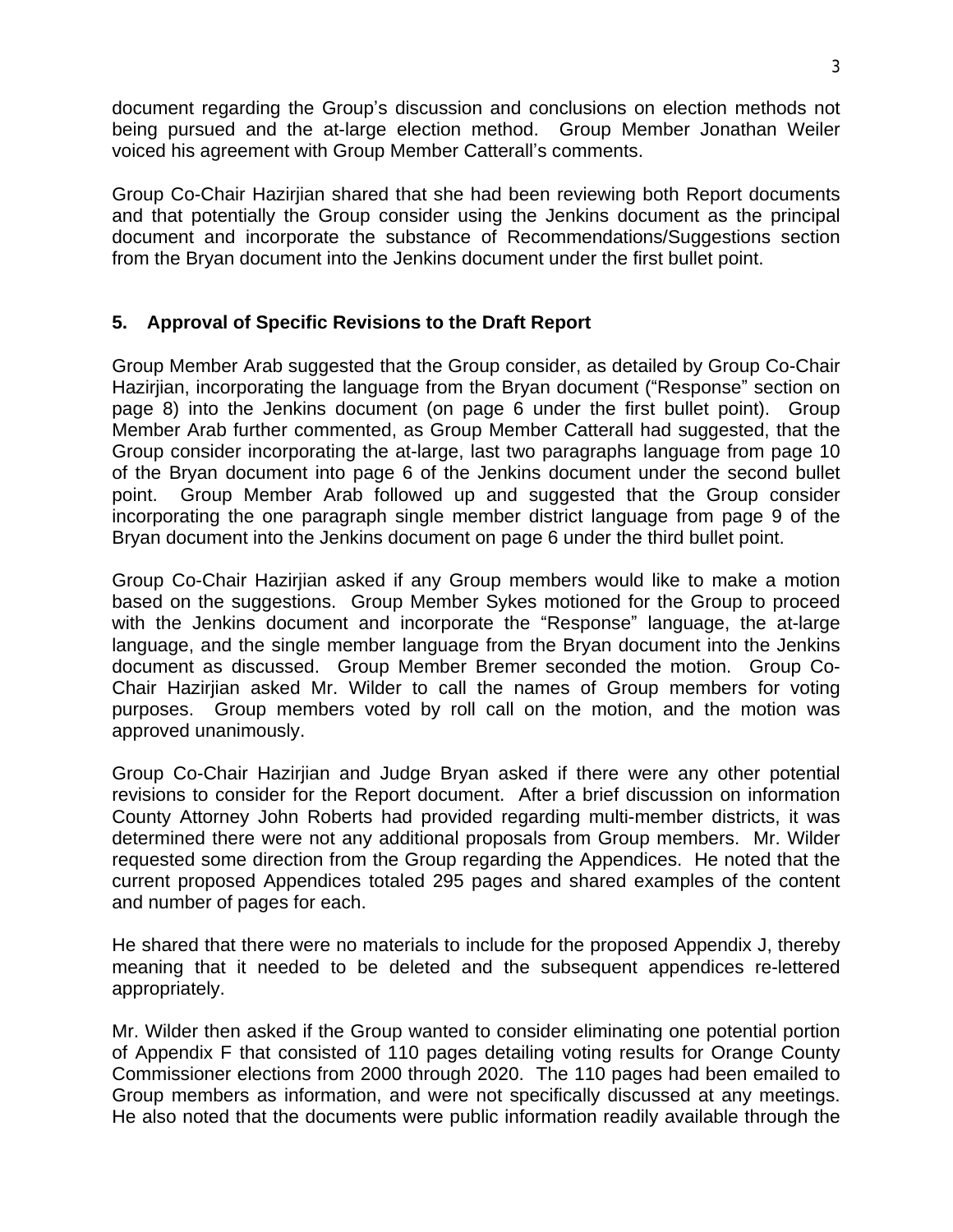Board of Elections. Group Member Arab commented that she did not think the voting results materials had impacted the Group's efforts and discussion and suggested the materials not be included in the Appendices.

Group Member Sykes inquired regarding the plan and schedule for presenting the Report to the Board of Commissioners, specifically in light of other items the Board might be discussing at its meetings. Mr. Wilder responded that, from his limited perspective, he expected that the presentation would occur at either the Board of Commissioners' September 2, 2021 Business meeting or at its September 9, 2021 work session.

Mr. Wilder noted that the September 2 meeting would likely have a full agenda based on the Board's summer break, along with the current plan for the Board to also consider appointing an individual to fill the vacant Commissioner seat due to Commissioner Mark Dorosin's resignation effective July 31, 2021. He noted that presentation at the September 2 meeting would allow for public comment on the Report item, and that public comment could potentially be extensive.

Mr. Wilder further shared that the September 9 work session already had proposed items for discussion, but that the Report may also be considered as a topic for that meeting. He noted that the Board of Commissioners by practice did not receive public comments at work sessions, so the public would not have the opportunity to provide comments at that meeting. However, Mr. Wilder expressed confidence that the Board of Commissioners would welcome significant public comment on this entire topic as discussions proceeded in the future.

After some additional discussion, it was agreed to not include the 110 pages in the Appendices, and a reference to the materials would be included under Appendix F.

After Group discussion, Group members generally expressed a preference that the Board receive a presentation and discuss the Report at the September 9 work session rather than the September 2 Business meeting since the Business meeting would potentially have a substantial number of other matters on the agenda, and the Co-Chairs would address that interest. The September 9 work session would also allow the newly-appointed Commissioner to be seated and additional time to prepare for the Report discussion.

## **6. Discussion on Final Approval of the Report**

This item is addressed in discussion below.

#### **7. Potential Need for Any Additional Follow-up or Meeting Based on Report Status/Revisions**

Judge Bryan and Group Co-Chair Hazirjian directed discussion to the potential approval of the report and the process the Group wanted to pursue based on the revisions. Mr.